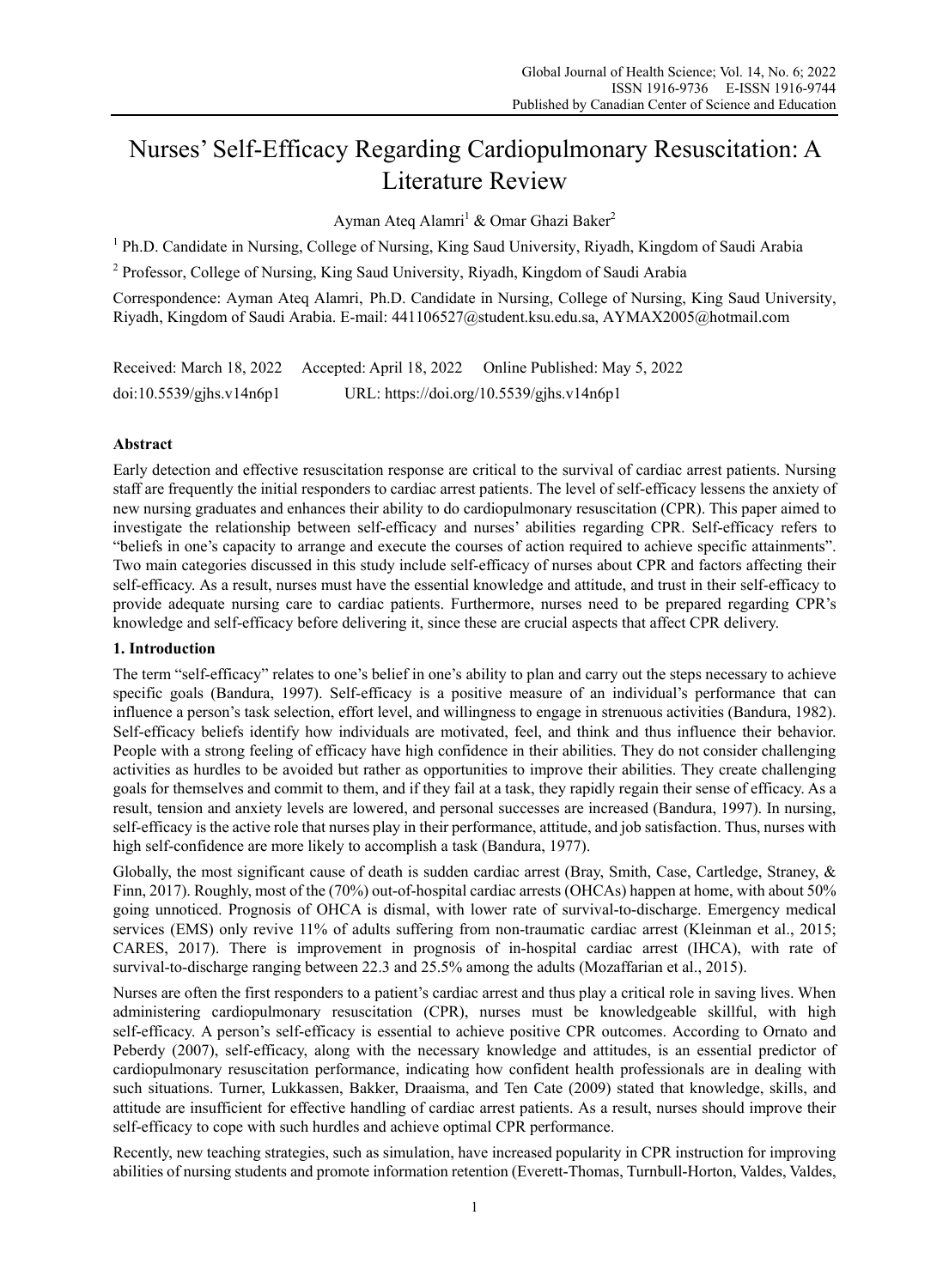Rosen, & Birnbach, 2016; Tastan et al., 2017). These novel teaching methods have aided in developing students' self-efficacy (Roh & Issenberg, 2014). Nursing students participating in simulation program may administer CPR successfully and with more self-confidence on a live patient (Kiernan, 2018). McCoy et al. (2019) discovered that high-fidelity CPR model training is more useful as compared to low-fidelity CPR model training to provide appropriate chest compression depth and compression fraction in a CPR training trial with fourth-year medical students. Another research revealed no significant differences in performance between students undergoing CPR education using low-fidelity and high-fidelity simulation. However, more effective CPR skills were demonstrated by the high-fidelity simulation group. High-fidelity models provide excellent response fidelity with life-size digital models with realistic anatomical components. Whereas, low-fidelity models are static or task trainers mainly made of rubber body components used to be used in clinical practice like urine catheterization and essential life support.

There is significant improvement in self-efficacy and satisfaction of nurses due to CPR education as it increases nurses' self-efficacy and satisfaction. Moreover, there is high level of satisfaction among the nurses with simulation (Everett-Thomas et al., 2016). Therefore, the present study aims to investigate the relationship between self-efficacy and nurses' abilities regarding CPR.

# **2. Methodology**

This study has used secondary data to gather results, which mainly includes published articles. The data collection tool in this literature review study involved identifying, recording, understanding, and transmitting information. Certainly, the literature review process was actualized through data collection, wherein information is gathered in a comprehensive way.

#### **3. Sources of Self Efficacy**

The theory of self-efficacy was developed by Bandura (1997), which indicates that self-efficacy expectations are based on four contributing sources: (1) mastery experience, (2) vicarious experience, (3) persuasion, and (4) physiological arousal. These four concepts are regarded as essential in developing self-efficacy in general and in the context of performing. The first source, mastery experience, is developed when the individual performs a task or skill successfully that will increase confidence and thus influence the self-efficacy development (Bandura, 1977). The second source is vicarious experience in which a person observes another person effectively performing tasks (Bandura, 1982). According to bandura's theory, individuals can increase their self-efficacy and behave appropriately by observing the influence of others' performance (Bandura, 1977). The third source is verbal persuasion, in which individuals receive positive feedback, encouragement, and suggestions from others (Bandura, 1977). Verbal persuasion might promote the person's self-efficacy to perform the task successfully. (Bandura, 1982). The fourth source is physiological arousal, which refers to an effective response to anger or anxiety (Bandura, 1977; Bandura, 1982). This physiological arousal influences self-efficacy because it reflects the individual's ability to cope with difficult and stressful situations (Bandura, 1993).

# **4. Nurses' Self-Efficacy Regarding CPR**

Cardiopulmonary resuscitation (CPR) is an emergency medical procedure requiring a nurse to perform chest compressions alongside artificial respirations to manually preserve intact brain function until advanced procedures are initiated to restore spontaneous blood flow and breathing in a patient in cardiac arrest (Slabe & Oven, 2020). Nurses are usually the first responders when a patient experiences cardiac arrest and thus have a vital role in saving lives. Nurses must be skilled and self-efficient when administering CPR (Aranzabal-Alegria et al., 2017). Providing top-notch CPR in one or two minutes will offer better survival chances for clients in cardiac arrest. Before nurses begin the life-saving procedure, they are influenced by several elements. Some of these factors may include their awareness, self-efficacy, attitudes, and knowledge (Desiani, Nuraeni, & Priambodo, 2017). Nurses' knowledge and self-efficacy are the most integral influencing components in CPR administration (Alaryani, Alhofaian, & Elhady, 2021). Moon and Hyun (2019) pointed out that knowledge of CPR blended with the standard of care enhances CPR procedure performance. If a nurse is knowledgeable about the CPR procedure, self-efficacy will be likewise positive. Slabe and Oven (2020) also backed this perspective by stating that handling cardiac arrest requires knowledge enhanced by the nurses' confidence in their ability or self-efficacy to execute CPR procedures effectively and successfully. Desiani et al. (2017) affirmed these statements expressing that nurses with positive attitudes, knowledge, and awareness may experience failure in successfully performing CPR, without confidence in their abilities and skills. Alaryani et al. (2021) also upheld that self-efficacy entails the dominant variable in the performance of CPR. Nurses who have high self-efficacy often have positive attitudes and skills to support patients who are in cardiac arrest. Therefore, it can be inferred that nurses' self-efficacy is primarily determined by factors (such as awareness, attitudes, and knowledge) that influence CPR performance. Self-efficacy is a vital factor for the successful delivery of CPR, and it is the best measure of a nurse's ability to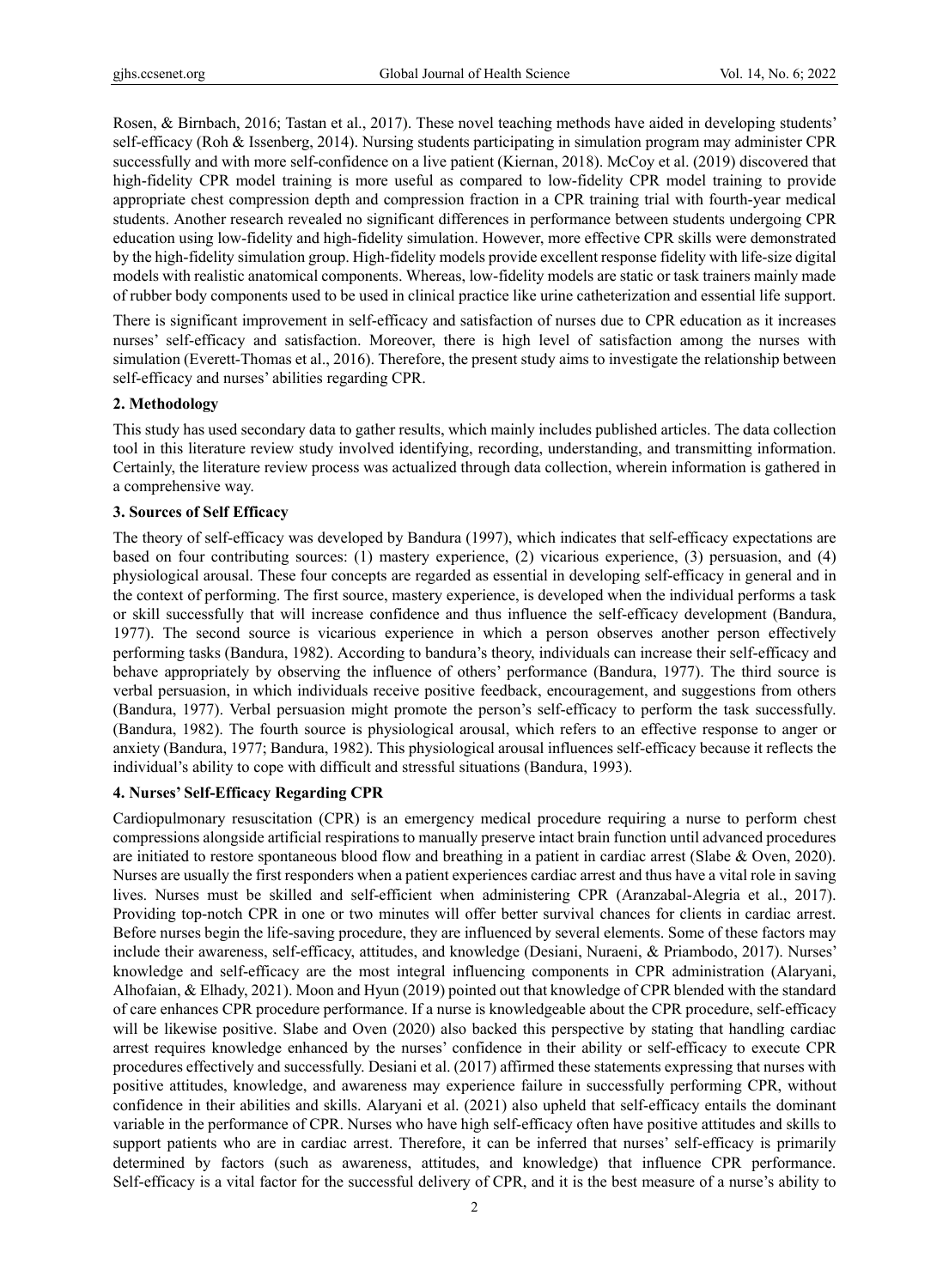perform CPR effectively (Alaryani et al., 2021). Therefore, nurses must have the knowledge and self-efficacy to ensure increased success rates of CPR performance.

In their study, Desiani et al. (2017) indicated that 49 respondents, 64.5% of the participants, possessed moderate knowledge, while 73 (96.1%) had heightened self-efficacy. The knowledge domain comprises factual, procedural, and conceptual forms of knowledge. On the other hand, the self-efficacy was subdivided into detailing, debriefing-recording, and responding-rescuing. According to Slabe and Oven (2020), a nurse undergoes four thinking cycles before deciding on clinical practice such as to review, validate, consider, and rationalize. The process of rationalization is important for justifying a caregiver's contemplations besides actions, and it is also fundamental when it comes to making decisions and solving problems. Rationalization incorporates identifying reasons and objectives and making conclusions to derive measures (Slabe & Oven, 2020).

According to Desiani et al. (2017), nurses expressed that debriefing was still very uncommon. Even while training, most nurses do not partake in debriefing sessions regularly. Debriefing permits nurses to render verbal persuasion to one another for restoring self-efficacy. Debriefing practice is done during training, but it is still restricted to one technique of verbal debriefing and a coordinated approach. Many debriefing strategies can be utilized to improve CPR's knowledge and effective performance, including oral-debriefing, verbal-debriefing, having an instructor, amongst others. Desiani et al. (2017) demonstrated that utilizing an instructor during debriefing entails a practical approach, and it can improve the self-efficacy levels of a nurse in CPR.

Nonetheless, conceptual knowledge was the lowest division in the knowledge domain. In contrast, the lowest subdivisions in self-efficacy were noted to be reporting and debriefing – recording. As such, the study demonstrated that it is crucial to enhance information regarding conceptual knowledge and at the same time enhance training in the self-efficacy domain subdivisions of reporting, debriefing as well as recording.

Moreover, Moon and Hyun (2019) determined whether a blended form of CPR education that integrated both elearning and the face-to-face type of education was effective in enhancing the participants' knowledge, their attitude, and the extent of self‐efficacy. The study assumed as a randomized-controlled form of design. A total of 120 participants had been randomly included in the intervention and control group (60 participants in each group). From the study, it was also clear that nurses' self-efficacy is primarily reflected in the level of nurses' awareness, attitudes, and knowledge regarding CPR performance.

| Author(s)                       | <b>Study</b>                                                                                                                                                                                                | Country         | <b>Participants</b>             | <b>Method</b>                      | Conclusion                                                                                                                                                                                                |
|---------------------------------|-------------------------------------------------------------------------------------------------------------------------------------------------------------------------------------------------------------|-----------------|---------------------------------|------------------------------------|-----------------------------------------------------------------------------------------------------------------------------------------------------------------------------------------------------------|
| Desiani et al. (2017)           | How do knowledge and<br>self-efficacy<br>of<br>internship<br>nursing<br>students In performing<br>cardiopulmonary<br>resuscitation?                                                                         | Indonesia       | 76<br>nursing students approach | internship Cross-sectional         | It is critical to expanding<br>information on conceptual<br>understanding while also<br>improving<br>training<br>on<br>self-efficacy<br>domains<br>such<br>reporting,<br>as<br>recording, and debriefing. |
| Moon<br>and<br>(2019)           | Nursing<br>students'<br>knowledge,<br>attitude,<br>self-efficacy in blended<br>Hyun learning<br>of<br>cardiopulmonary<br>resuscitation:<br>a<br>randomized controlled<br>trial                              | South<br>Korea  | 120<br>nursing<br>students      | Randomized<br>controlled design    | approach<br>A CPR<br>that<br>included<br>videos<br>and<br>face-to-face<br>instruction<br>that was beneficial to<br>enhance knowledge and<br>of<br>attitude<br>nursing<br>students toward CPR.             |
| Alaryani<br>al.<br>et<br>(2021) | relationship<br>The<br>between knowledge and<br>self-efficacy of nurses<br>regarding<br>early<br>initiation<br>of<br>cardiopulmonary<br>resuscitation<br>and<br>automated defibrillation<br>in Saudi Arabia | Saudi<br>Arabia | 287<br>nurses                   | registered Correlational<br>survey | level<br>of<br>Increased<br>self-efficacy simultaneous<br>increased<br>level<br>of<br>tο<br>knowledge.                                                                                                    |

Table 1. Summary of research on nurses' self-efficacy in CPR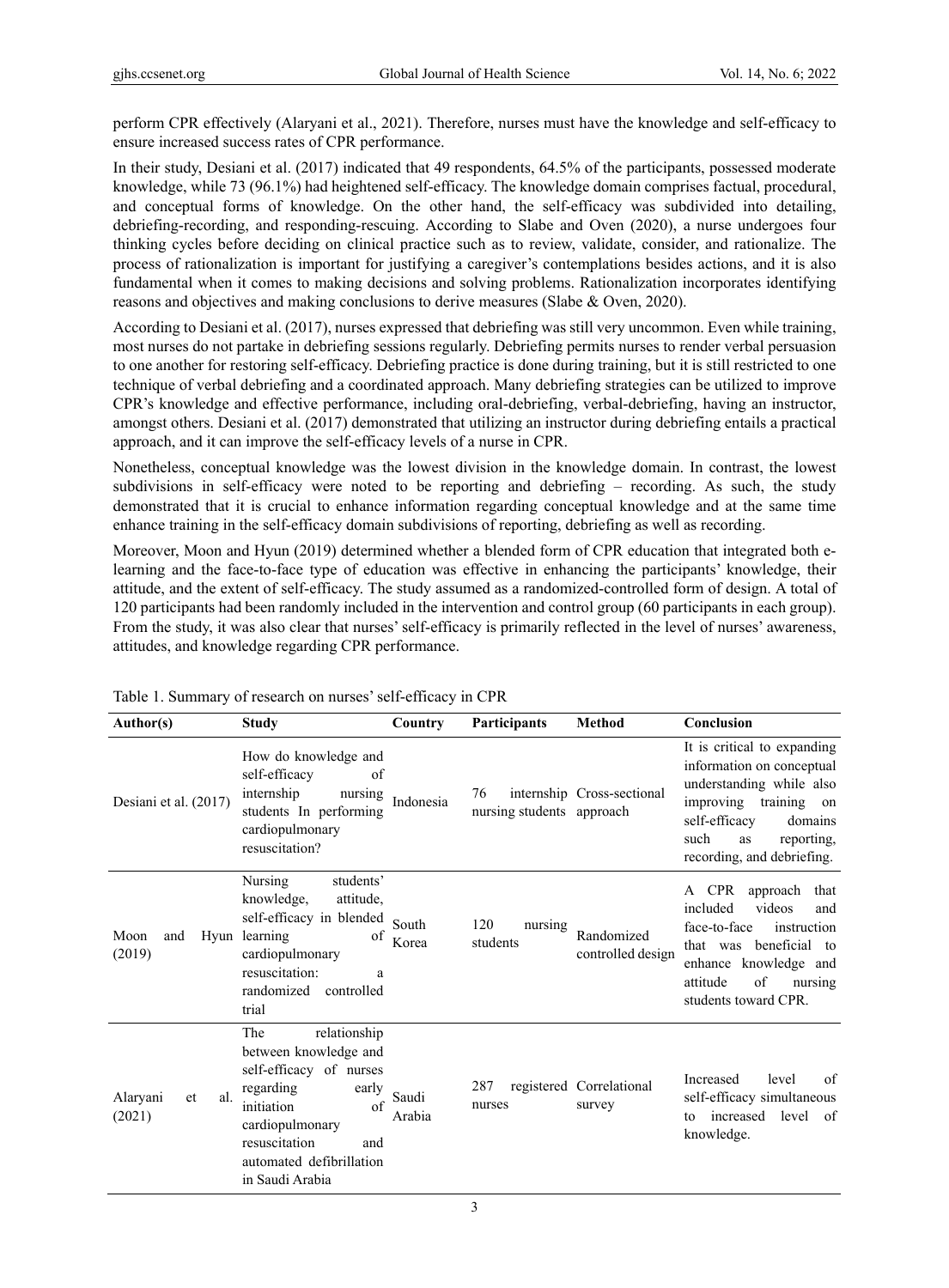| al. (2014)                                                       | Evaluation<br>of<br>the<br>Afzalimoghaddam et effectiveness of basic<br>life support training on<br>the knowledge and skills                                                                                           | Iran               | 90<br>medical<br>students            | Cross-sectional<br>study                                        | <b>CPR</b><br>workshops<br>and<br>manikins for CPR training<br>improve<br>medical<br>can<br>students'<br>abilities<br>and<br>should be regarded as a<br>required<br>element<br>of<br>medical school training.             |
|------------------------------------------------------------------|------------------------------------------------------------------------------------------------------------------------------------------------------------------------------------------------------------------------|--------------------|--------------------------------------|-----------------------------------------------------------------|---------------------------------------------------------------------------------------------------------------------------------------------------------------------------------------------------------------------------|
| Forouzi,<br>Heidarzadeh,<br>Kazemi, Jahani, &<br>Afeshari (2016) | Comparison<br>of<br>the<br>Combined based with<br>the mannequin based<br>simulation models in<br>self-efficacy,<br>performance,<br>and<br>satisfaction of nursing<br>students<br>on<br>Cardiopulmonary                 | Iran               | 62<br>students                       | nursing Randomized<br>field trial                               | Considering<br>the<br>circumstances<br>and<br>facilities,<br>educational<br>institutions<br>should<br>implement this method in<br>their teaching programs to<br>better educate students to<br>assist patients.            |
| Siew Eng and Sok<br>Ching, (2018)                                | Nurses' perceptions of<br>self-efficacy<br>1n<br>cardiopulmonary<br>resuscitation at a private<br>hospital in Selangor                                                                                                 | Malaysia           | 112<br>registered<br>nurses          | Coss-sectional<br>study                                         | Nurses' self-efficacy in<br>resuscitation and team<br>teamwork is strengthened<br>in this private hospital<br>through recurrent CPR<br>certification training.                                                            |
| Roel<br>and<br>Bjørk<br>(2020)                                   | Comparing<br>nursing<br>student competence in Norway<br>CPR before and after a<br>pedagogical<br>intervention                                                                                                          |                    | 145<br>students                      | nursing Comparative<br>study                                    | The revised curriculum<br>provided more hands-on<br>CPR practice, but it was<br>insufficient to enhance<br>students' performance to<br>the<br>meet<br>standards<br>established by national<br>and international criteria. |
| Oven and<br>Slabe<br>and<br>(2020)                               | Evaluation of Slovenian<br>occupational therapists'<br>theoretical<br>knowledge<br>stress<br>levels<br>connected<br>with<br>providing<br>cardiopulmonary<br>resuscitation.                                             | Slovenia           | 273<br>occupational<br>therapists    | Survey                                                          | Regular CPR training is<br>advised for this group of<br>health professionals to<br>increase knowledge and<br>confidence.                                                                                                  |
| Turner et al. (2009                                              | of<br>The<br>effect<br>the<br>APLS-course<br>on<br>self-efficacy<br>and<br><sub>1</sub> ts<br>relationship<br>to<br>behavioral decisions in<br>pediatrics resuscitation                                                | The<br>Netherlands | 56<br>professionals                  | health Correlational<br>study                                   | Self-efficacy<br>predicts<br>specific behaviors during<br>a simulated resuscitation<br>does<br>but<br>not<br>match<br>resuscitation<br>skill<br>performance.                                                              |
| Hermanto,<br>Barlianto,<br>Suryanto (2021)                       | of<br>Factors<br>Analysis<br>Affecting Self-Efficacy<br>Fresh<br>of<br>Nursing<br>Graduates in Performing<br>& Cardiopulmonary<br>Resuscitation<br>on<br>Cardiac Arrest Patients<br>in<br>Malang<br>City,<br>Indonesia | Indonesia          | 154<br>fresh<br>nursing<br>graduates | observational<br>analysis with a<br>cross-sectional<br>approach | The most dominant factor<br>affecting self-efficacy is<br>verbal persuasion.                                                                                                                                              |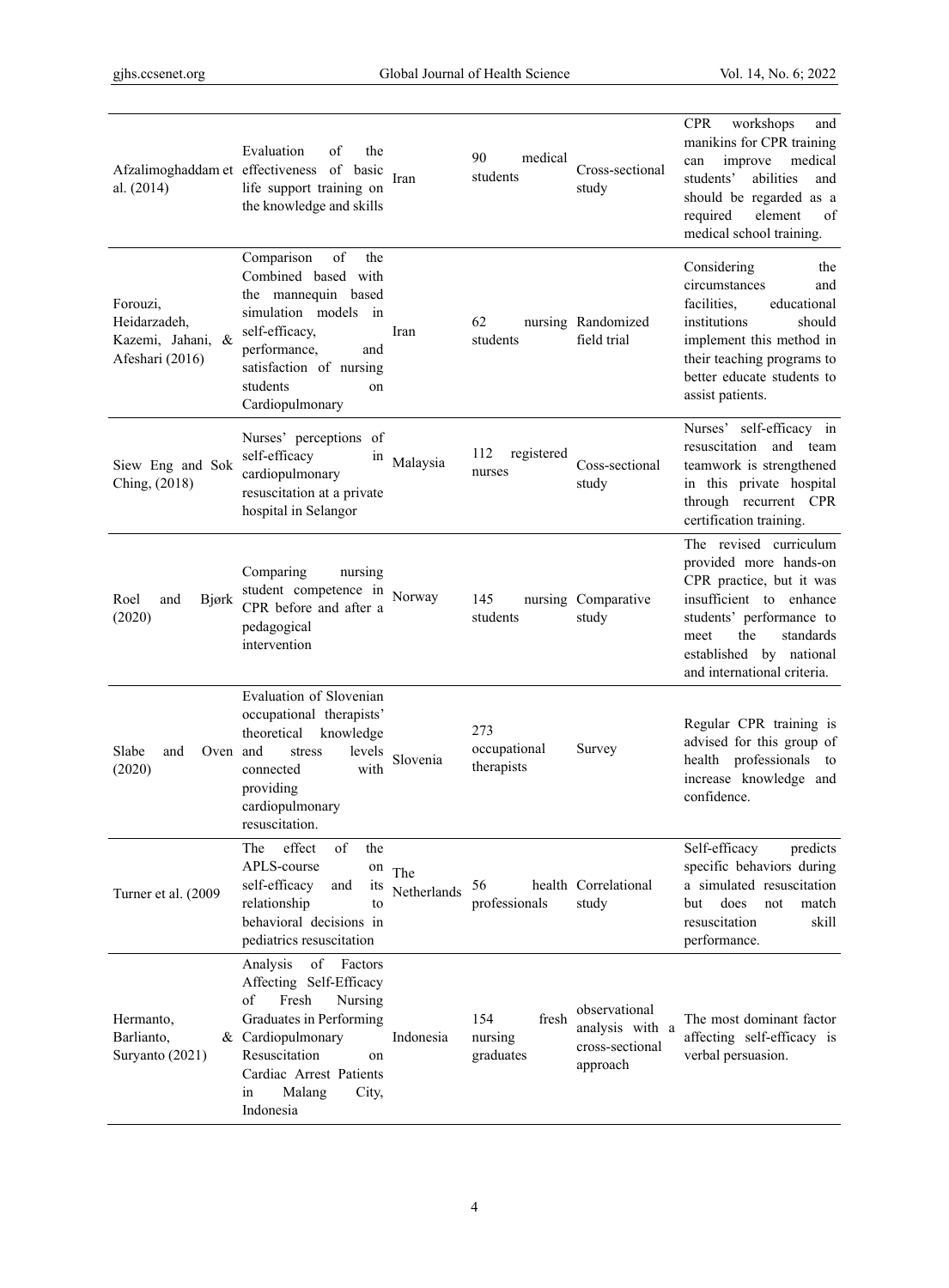| Wati, Wihastuti, & Nursing<br>Nasution (2021)                         | Application<br>of<br>the<br>of<br>Planned<br>Theory<br>Behavior<br>Identify<br>to<br>Student's<br>Malang<br>Intention<br>be<br>to<br>a<br><b>Bystander</b><br>Cardiopulmonary<br>Resuscitation | quantitative<br>108<br>study<br>with<br>undergraduate<br>cross-sectional<br>nursing student<br>approach                                       | There<br>strong<br>was<br>a<br>association<br>between<br>attitude, subjective norm,<br>self-efficacy<br>and<br>and<br>a intention. The subjective<br>the<br>most<br>norm<br>was<br>dominating<br>component<br>connected with nursing<br>intention<br>students'<br>to<br>perform bystander CPR. |
|-----------------------------------------------------------------------|------------------------------------------------------------------------------------------------------------------------------------------------------------------------------------------------|-----------------------------------------------------------------------------------------------------------------------------------------------|------------------------------------------------------------------------------------------------------------------------------------------------------------------------------------------------------------------------------------------------------------------------------------------------|
| Alzawaidah,<br>Al-Amer,<br>Alkafri,<br>Al-Hussami,<br>Alhurani (2022) | Emergency<br>Room<br>Amro, Nurses'<br>Attitudes<br>toward Family Presence Jordan<br>& during Resuscitation: A<br>Cross-Sectional Study                                                         | 222<br>registered<br>cross-sectional<br>nurses who have<br>descriptive<br>in<br>worked<br>correlation<br>emergency<br>research<br>departments | Increasing<br>nurses'<br>confidence<br>via<br>evidence-based<br>practice<br>would prepare them to<br>deal with family presence<br>during resuscitation.                                                                                                                                        |
| Demirtas,<br>Aslan,<br>Basak,<br>&<br>2021                            | $\sigma$ f<br><b>Effectiveness</b><br>Guvenc, simulation-based<br>Unver, cardiopulmonary<br>Kaya, resuscitation<br>training<br>programs on fourth-year<br>nursing students                     | fourth-year mixed-method<br>89<br>nursing students design                                                                                     | Nursing<br>students'<br>knowledge<br>and abilities<br>due<br>increased<br>to<br>simulation-based<br><b>CPR</b><br>instruction.                                                                                                                                                                 |

#### **5. Factors Affecting Self-Efficacy**

Studies depicted that self-efficacy in CPR was influenced by various factors such as personal characteristics, work experience, CPR training, and environment. Moon and Hyun's (2019) study indicated that nurses cognitively have a developed mature mind in early adulthood and are better positioned to receive and comprehend information quickly. Slabe and Oven (2020) strengthened these claims stating that nurses in the early adulthood stage are still in the learning process and are more motivated to gain much information and self-efficacy to perform CPR procedures throughout their careers effectively.

Furthermore, Alaryani et al. (2021) conducted a quantitative correlation study to determine the relationship between nurses' knowledge and self-efficacy regarding CPR performance. The findings indicated that participants with high-level self-efficacy had more than ten years of experience and participated in CPR performance previously. Further, in their study, Siew Eng and Sok Ching (2018) aimed to investigate the extent of nurses' perceived self-efficacy in respect to CPR within a private hospital situated in Kuala Lumpur. While there entailed high self-efficacy amongst the nurses, differences in such self-efficacy were shown amongst the respondents' age groups, real experiences in CPR, the working-experience years (Siew Eng & Sok Ching, 2018). This study comprehensively depicted how their age shapes nurses' self-efficacy in CPR, the length of working experience, the kind of CPR training they have received before, and the real experiences they have been a part of (Siew Eng & Sok Ching, 2018).

Training entails an integral component in influencing nurses' self-efficacy. Slabe and Oven (2020), in their study, uncovered that CPR-based training poses a substantial impact on knowledge, although the ability diminished drastically within four months post-training. This showed that novice nurses' knowledge tended to reduce significantly, suggesting that training evaluation should be done consistently to improve self-efficacy. Riggs, Franklin, and Saylany (2019) also investigated whether previous training history, including the amount of training or duration that elapsed since the last training, were linked to CPR psychomotor skills. It emerged from this study that training was related to enhancing CPR self-efficacy compared to the absence of training. In contrast, previous training was associated with enhanced skills, in comparison to having no prior training.

Ongoing training programs are also integral in nurses' CPR self-efficacy. At the same time, it is crucial to have prior knowledge and training on CPR performance. This does not mean that nurses should not engage in periodic activity to enhance their efficacy. Moon and Hyun (2019) further articulated that for nurses to efficiently and promptly respond to cardiac arrest circumstances, they need to be skilled, highly prepared, and constantly updated about the life-saving procedures, all of which may necessitate constant CPR training. Roel and Bjørk (2020) contended that there is a deficiency in the nurses' skills extent in CPR, hence demonstrating a need for continued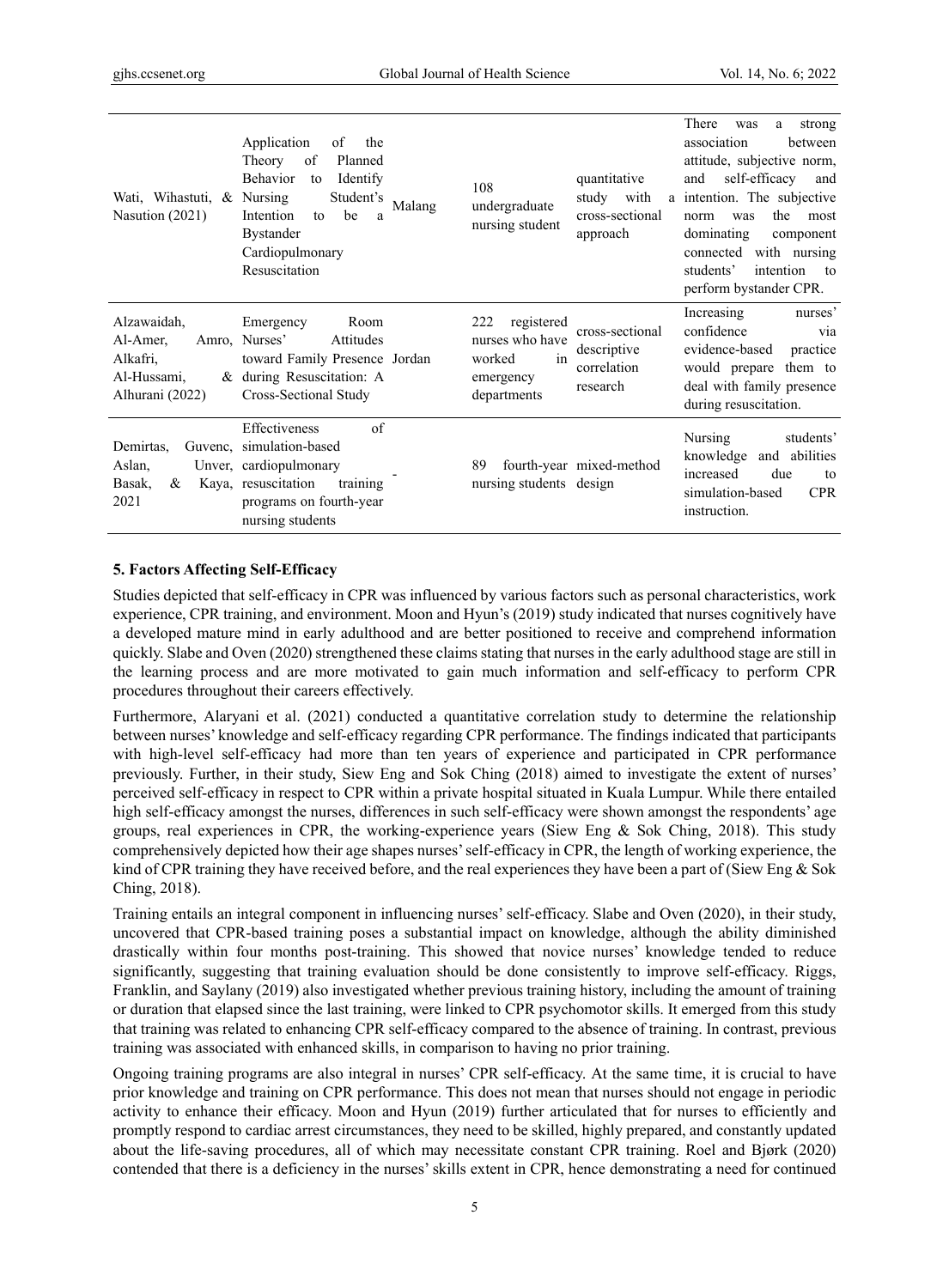and better education programs on CPR. This need goes for nursing schools and healthcare organizations as CPR skills amongst nurses keep on deteriorating if training is not frequently offered (Roel & Bjørk, 2020).

#### **6. Conclusions**

The present study used literature review approach to investigate the relationship between self-efficacy and nurses' abilities regarding CPR. This review highlights the significance of nurses to have adequate knowledge, attitude, and trust in their self-efficacy to provide satisfactory nursing care to the cardiac patients. The role of self-efficacy in cardiopulmonary resuscitation CPR is vital for desired performance. In addition, nurses need to be prepared in terms of knowledge and self-efficacy about CPR before performing because they are regarded as key elements that determine CPR delivery. However, factors that may influence the nurses' self-efficacy should be considered to achieve positive outcomes. For example, work-related differences such as CPR training, work experience, and previous participation in cardiac arrest situations might affect nurses' self-efficacy.

However, in future empirical studies should be conducted to understand the relationship between self-efficacy and nurses' abilities regarding CPR because only few studies have examined the relationship between self-efficacy and nurses' performance of cardiopulmonary resuscitation (CPR). However, dimensions related to CPR performance such as training, environment, and collaborative skills are essential when investigating CPR self-efficacy.

#### **Acknowledgments**

The author is thankful to all the associated personnel who contributed to this study by any means.

# **Competing Interests Statement**

The authors declare that there are no competing or potential conflicts of interest.

#### **References**

- Alaryani, Z. D., Alhofaian, A., & Elhady, M. (2021). The relationship between knowledge and self-efficacy of nurses regarding early initiation of cardiopulmonary resuscitation and automated defibrillation in Saudi Arabia. *Belitung Nursing Journal, 7*(5), 387-394. https://doi.org/10.33546/bnj.1670
- Alzawaidah, M. J., Al-Amer, R., Amro, A. J., Alkafri, S. F., Al-Hussami, M., & Alhurani, A. (2022). Emergency Room Nurses' Attitudes toward Family Presence during Resuscitation: A Cross-Sectional Study. *Hospital Topics*, 1-8. https://doi.org/10.1080/00185868.2022.2038749
- Aranzábal-Alegría, G., Verastegui-Diaz, A., Quiñones-Laveriano, D. M., Quintana-Mendoza, L. Y., Vilchez-Cornejo, J., Espejo, C. B., ... & Mejia, C. R. (2017). Factors influencing the level of knowledge of cardiopulmonary resuscitation in hospitals in Peru. *Colombian Journal of Anesthesiology, 45*(2), 114-121. https://doi.org/10.1097/01819236-201704000-00007
- Bandura, A. (1977). Self-efficacy: Toward a unifying theory of behavioral change. *Psychological Review, 84*(2), 191-215. https://doi.org/10.1037/0033-295X.84.2.191
- Bandura, A. (1982). Self-efficacy mechanism in human agency. *American Psychologist, 37*(2), 122-147. https://doi.org/10.1037/0003-066X.37.2.122
- Bandura, A. (1993). Perceived self-efficacy in cognitive development and functioning. *Educational Psychologist, 28*(2), 117-148. https://doi.org/10.1207/s15326985ep2802\_3
- Bandura, A. (1997). *Self-efficacy: The exercise of control*. NY: W. H. Freeman and Company.
- Bray, J. E., Smith, K., Case, R., Cartledge, S., Straney, L., & Finn, J. (2017). Public cardiopulmonary resuscitation training rates and awareness of hands‐only cardiopulmonary resuscitation: A cross‐sectional survey of Victorians. *Emergency Medicine Australasia, 29*(2), 158-164. https://doi.org/10.1111/1742- 6723.12720
- CARES. (2017). CARES summary report: Demographics and survival characteristics of OHCA. CARES reports user guide. Retrieved from https://mycares.net
- Demirtas, A., Guvenc, G., Aslan, Ö., Unver, V., Basak, T., & Kaya, C. (2021). Effectiveness of simulation-based cardiopulmonary resuscitation training programs on fourth-year nursing students. *Australasian Emergency Care, 24*(1), 4-10. https://doi.org/10.1016/j.auec.2020.08.005
- Desiani, S., Nuraeni, A., & Priambodo, A. P. (2017). How Do Knowledge And Self-Efficacy Of Internship Nursing Students In Performing Cardiopulmonary Resuscitation?. *Belitung Nursing Journal, 3*(5), 612-620. https://doi.org/10.33546/bnj.147
- Everett-Thomas, R., Turnbull-Horton, V., Valdes, B., Valdes, G. R., Rosen, L. F., & Birnbach, D. J. (2016). The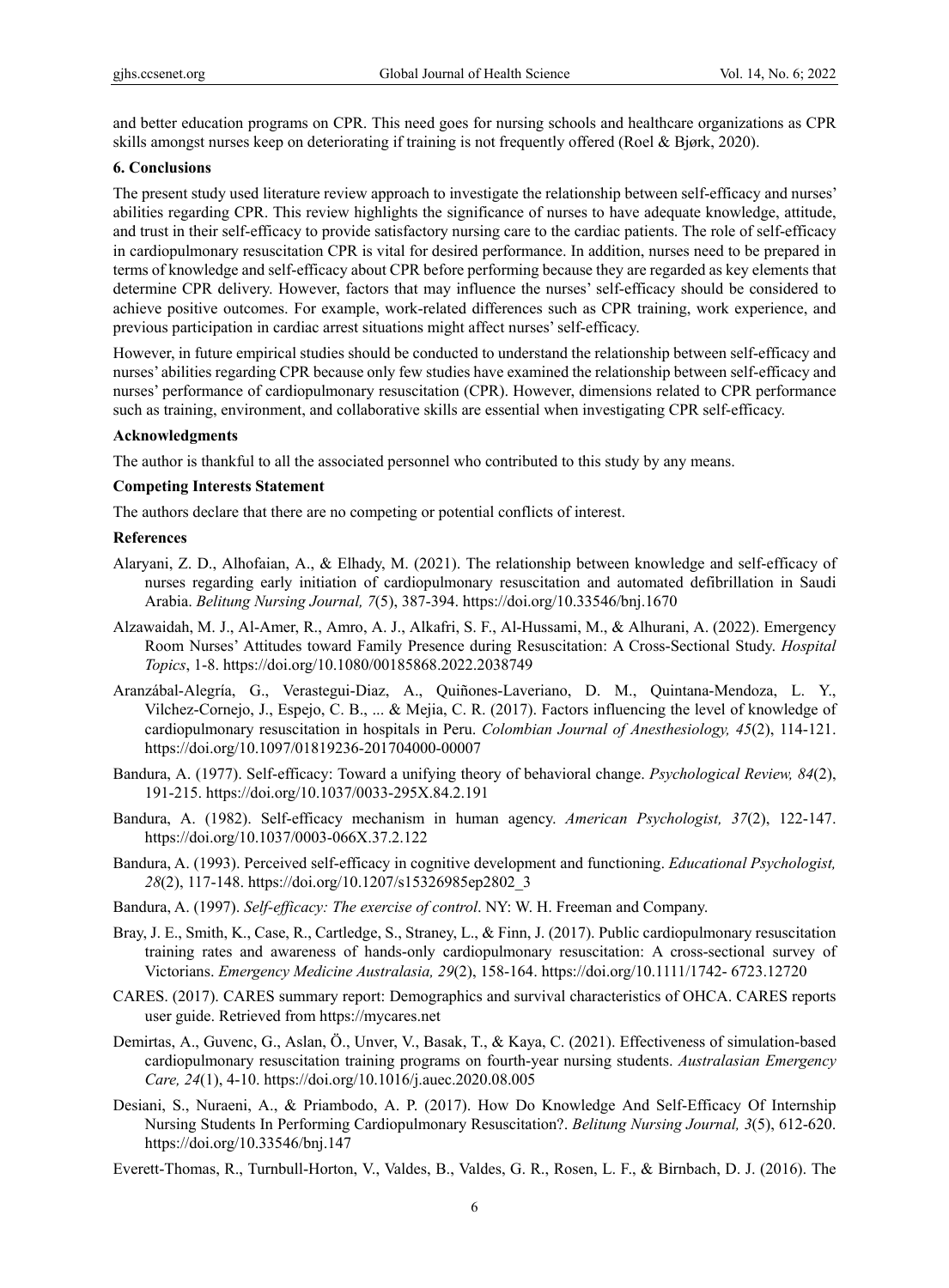influence of high-fidelity simulation on first responders retention of CPR knowledge. *Applied Nursing Research, 30*, 94-97. https://doi.org/10.1016/j.apnr.2015.11.005

- Forouzi, M. A., Heidarzadeh, A., Kazemi, M., Jahani, Y., & Afeshari, M. (2016). Comparison of the Combined based with the mannequin based simulation models in self efficacy, performance and satisfaction of nursing students on Cardiopulmonary Resuscitation. *Asian Journal of Nursing Education and Research, 6*(1), 69-73. https://doi.org/10.5958/2349-2996.2016.00014.8
- Hermanto, I., Barlianto, W., & Suryanto, S. (2021). Analysis of Factors Affecting Self-Efficacy of Fresh Nursing Graduates in Performing Cardiopulmonary Resuscitation on Cardiac Arrest Patients in Malang City, Indonesia. *Jurnal Aisyah: Jurnal Ilmu Kesehatan, 6*(4), 639-644. https://doi.org/10.30604/jika.v6i4.814
- Kiernan, L. C. (2018). Evaluating competence and confidence using simulation technology. *Nursing, 48*(10), 45. https://doi.org/10.1097/01.NURSE.0000545022.36908.f3
- Kleinman, M. E., Brennan, E. E., Goldberger, Z. D., Swor, R. A., Terry, M., Bobrow, B. J., ... & Rea, T. (2015). Part 5: adult basic life support and cardiopulmonary resuscitation quality: 2015 American Heart Association guidelines update for cardiopulmonary resuscitation and emergency cardiovascular care. *Circulation, 132*(18\_suppl\_2), S414-S435. https://doi. org/10.1161/CIR.0000000000000259
- McCoy, C. E., Rahman, A., Rendon, J. C., Anderson, C. L., Langdorf, M. I., Lotfipour, S., & Chakravarthy, B. (2019). Randomized controlled trial of simulation vs. standard training for teaching medical students high-quality cardiopulmonary resuscitation. *Western Journal of emergency medicine, 20*(1), 15. http://dx.doi.org/10. 5811/westjem.2018.11.39040
- Moon, H., & Hyun, H. S. (2019). Nursing students' knowledge, attitude, self-efficacy in blended learning of cardiopulmonary resuscitation: a randomized controlled trial. *BMC medical education, 19*(1), 414. https://doi.org/10.1186/s12909-019-1848-8
- Mozaffarian, D., Benjamin, E. J., Go, A. S., Arnett, D. K., Blaha, M. J., Cushman, M., ... & Turner, M. B. (2015). Executive summary: heart disease and stroke statistics-2015 update: a report from the American Heart Association. *Circulation, 131*(4), 434-441. https://doi.org/10.1161/CIR.0000000000000157
- Ornato, J. P., & Peberdy, M. (2007). *Cardiopulmonary resuscitation: Contemporary cardiology*. New Jersey: Springer Science.
- Riggs, M., Franklin, R., & Saylany, L. (2019). Associations between cardiopulmonary resuscitation (CPR) knowledge, self-efficacy, training history and willingness to perform CPR and CPR psychomotor skills: A systematic review. *Resuscitation, 138*, 259-272. https://doi.org/10.1016/j.resuscitation.2019.03.019
- Roel, S., & Bjørk, I. T. (2020). Comparing nursing student competence in CPR before and after a pedagogical intervention. *Nursing Research and Practice*, 2020. https://doi.org/10.1155/2020/7459084
- Roh, Y. S., & Issenberg, S. B. (2014). Association of cardiopulmonary resuscitation psychomotor skills with knowledge and self‐efficacy in nursing students. *International journal of nursing practice, 20*(6), 674-679. https://doi.org/10.1111/ijn.12212
- Siew Eng, H., & Sok Ching, T. (2018). Nurses' perceptions of self-efficacy in cardiopulmonary resuscitation at a private hospital in Selangor. *International e-Journal of Science, Medicine & Education, 12*(2), 14-21.
- Slabe, D., & Oven, A. (2020). Evaluation of Slovenian Occupational Therapists' Theoretical Knowledge and Stress Levels Connected With Providing Cardiopulmonary Resuscitation. INQUIRY: The Journal of Health Care Organization, *Provision, and Financing, 57*, 0046958020963683. https://doi.org/10.1177/0046958020963683
- Tastan, S., Ayhan, H., Unver, V., Cinar, F. I., Kose, G., Basak, T., & Iyigun, E. (2017). The effects of music on the cardiac resuscitation education of nursing students. *International emergency nursing, 31*, 30-35. https://doi.org/10.1016/j.ienj.2016.06.007
- Turner, N. M., Lukkassen, I., Bakker, N., Draaisma, J., & Ten Cate, O. T. J. (2009). The effect of the APLS-course on self-efficacy and its relationship to behavioural decisions in paediatric resuscitation. *Resuscitation, 80*(8), 913-918. https://doi.org/10.1016/j.resuscitation.2009.03.028
- Wati, S. G., Wihastuti, T. A., & Nasution, T. H. (2021). Application of the Theory of Planned Behavior to Identify Nursing Student's Intention to be a Bystander Cardiopulmonary Resuscitation. *NurseLine Journal, 6*(1), 23-30. https://doi.org/10.19184/nlj.v6i1.19228